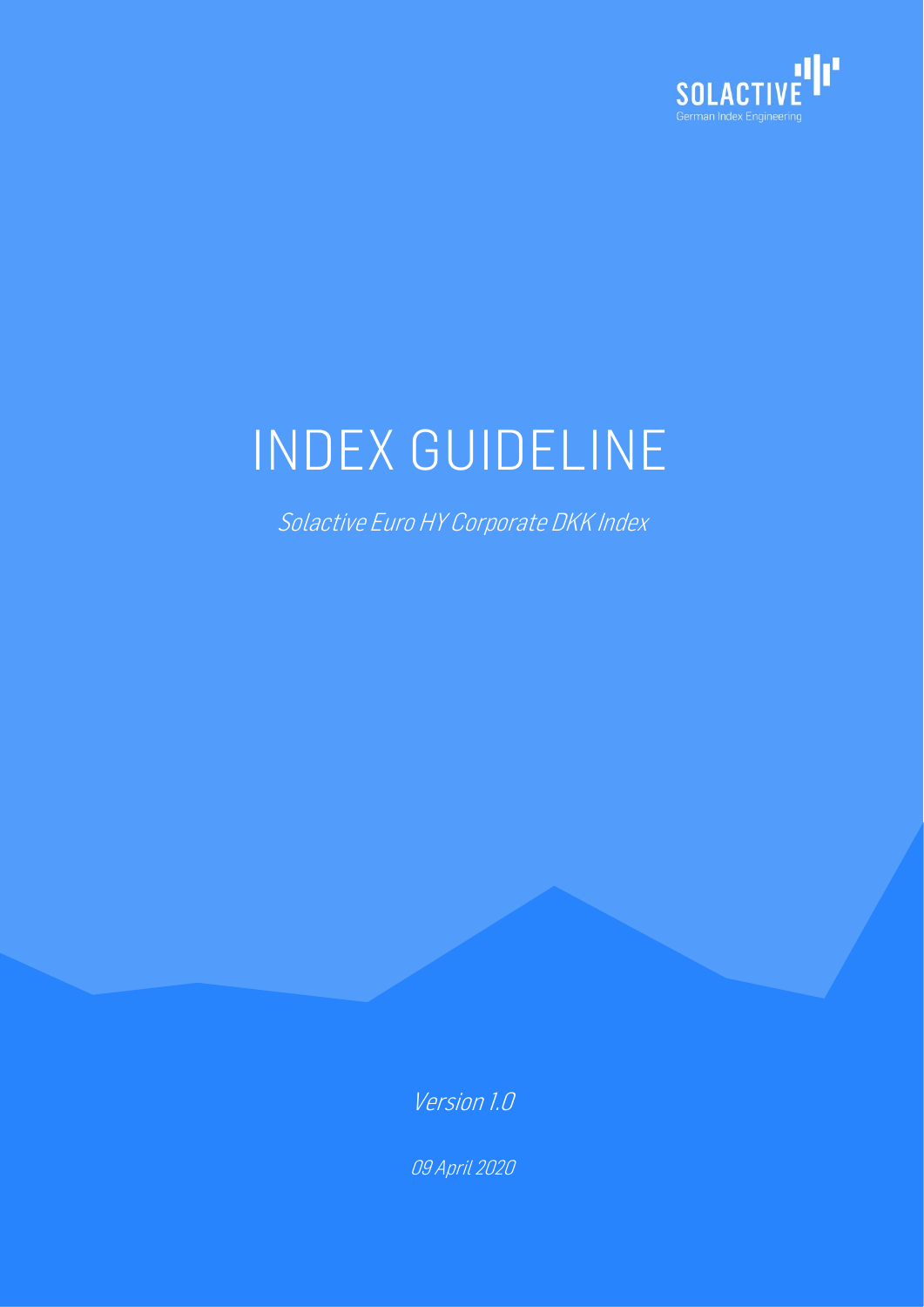### TABLE OF CONTENTS

| 1. |      |  |  |  |
|----|------|--|--|--|
|    | 1.1. |  |  |  |
|    | 1.2. |  |  |  |
|    | 1.3. |  |  |  |
|    | 1.4. |  |  |  |
|    | 1.5. |  |  |  |
|    | 1.6. |  |  |  |
| 2. |      |  |  |  |
|    | 2.1. |  |  |  |
|    | 2.2. |  |  |  |
| 3. |      |  |  |  |
|    | 3.1. |  |  |  |
|    | 3.2. |  |  |  |
| 4. |      |  |  |  |
|    | 4.1. |  |  |  |
|    | 4.2. |  |  |  |
|    | 4.3. |  |  |  |
|    | 4.4. |  |  |  |
|    | 4.5. |  |  |  |
|    | 4.6. |  |  |  |
| 5. |      |  |  |  |
|    | 5.1. |  |  |  |
|    | 5.2. |  |  |  |
|    | 5.3. |  |  |  |
|    | 5.4. |  |  |  |
|    | 5.5. |  |  |  |
| 6. |      |  |  |  |
|    |      |  |  |  |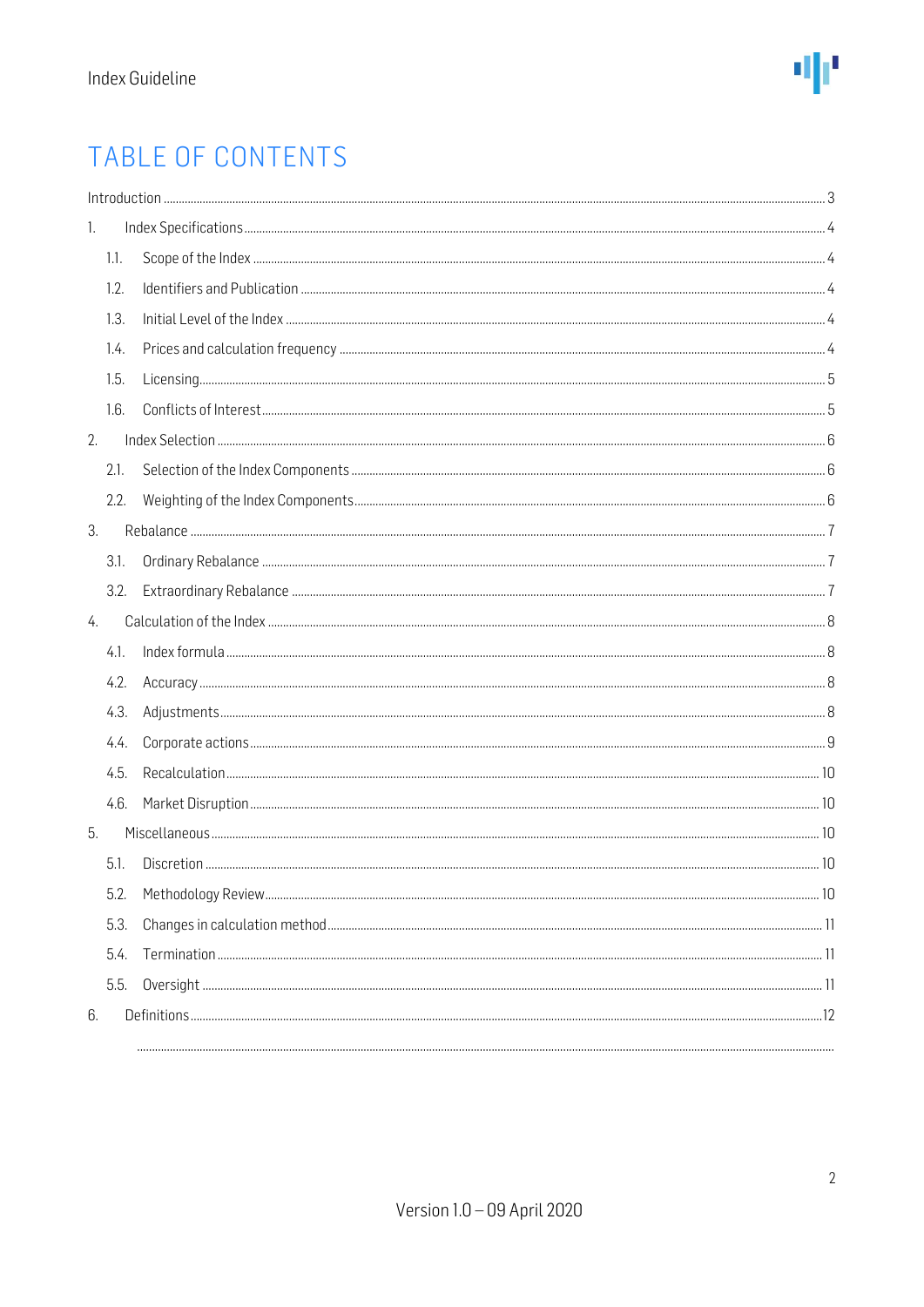### <span id="page-2-0"></span>INTRODUCTION

This document (the "GUIDELINE") is to be used as a guideline with regard to the composition, calculation and maintenance of the Solactive Euro HY Corporate DKK Index (the "INDEX"). Any amendments to the rules made to the GUIDELINE are approved by the OVERSIGHT COMMITTEE specified in Section 5.5. The INDEX is owned, calculated, administered and published by Solactive AG ("SOLACTIVE") assuming the role as administrator (the "INDEX ADMINISTRATOR") under the Regulation (EU) 2016/1011 (the "BENCHMARK REGULATION" or "BMR"). The name "Solactive" is trademarked.

#### The text uses defined terms which are formatted with "SMALL CAPS". Such Terms shall have the meaning assigned to them as specified in Section 6 (Definitions).

The GUIDELINE and the policies and methodology documents referenced herein contain the underlying principles and rules regarding the structure and operation of the INDEX. SOLACTIVE does not offer any explicit or tacit guarantee or assurance, neither pertaining to the results from the use of the INDEX nor the level of the INDEX at any certain point in time nor in any other respect. SOLACTIVE strives to the best of its ability to ensure the correctness of the calculation. There is no obligation for SOLACTIVE – irrespective of possible obligations to ISSUERS – to advise third parties, including investors and/or financial intermediaries, of any errors in the INDEX. The publication of the INDEX by SOLACTIVE does not constitute a recommendation for capital investment and does not contain any assurance or opinion of SOLACTIVE regarding a possible investment in a financial instrument based on this INDEX.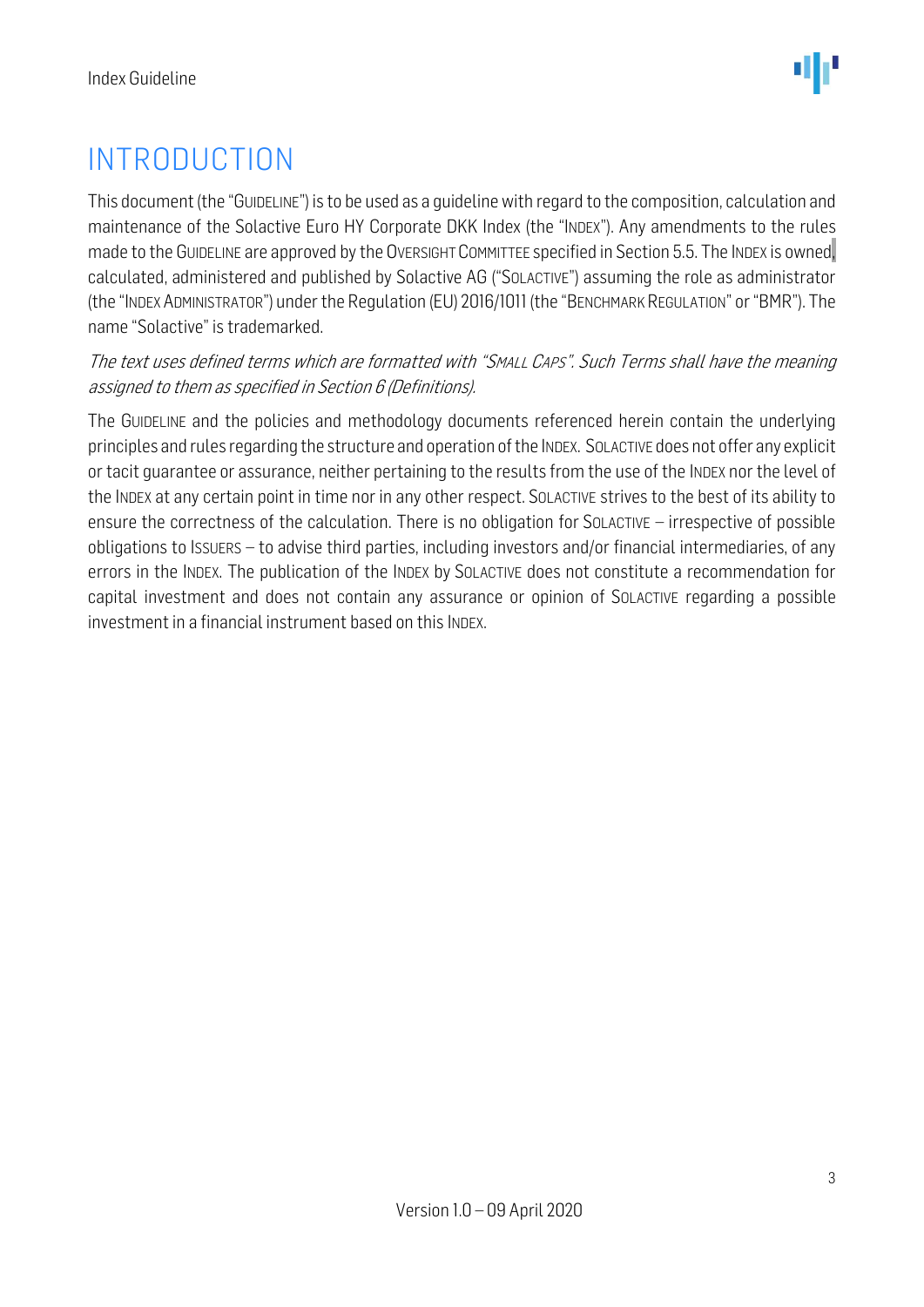### <span id="page-3-0"></span>1. INDEX SPECIFICATIONS

### <span id="page-3-1"></span>1.1. SCOPE OF THE INDEX

These indices are rules-based, market value weighted indices and engineered to mirror the performance of bonds with a high-yield rating denominated in EUR. The issuer's domicile is not relevant. The index is comprised of EUR denominated high yield corporate bonds with a time to maturity of at least 12 months. The index levels are calculated in DKK without any currency hedge.

#### <span id="page-3-2"></span>1.2. IDENTIFIERS AND PUBLICATION

The INDEX is published under the following identifiers:

| <b>Name</b>                              | ISIN         | Currency | vpe | <b>RIC</b> | <b>BBG</b> ticker |
|------------------------------------------|--------------|----------|-----|------------|-------------------|
| Solactive Euro HY<br>Corporate DKK Index | DE000SLA9TN7 | DKK      | ΤR  | .SOLEHYDK  | N/A               |

\*TR means that the INDEX is calculated as Total return index as described in the Bond Index Methodology, which is available on the SOLACTIVE website: <https://www.solactive.com/documents/bond-index-methodology/>

The INDEX is published on the website of the INDEX ADMINISTRATOR (www.solactive.com) and is, in addition, available via the price marketing services of Boerse Stuttgart AG and may be distributed to all of its affiliated vendors. Each vendor decides on an individual basis as to whether it will distribute or display the INDEX via its information systems.

Any publication in relation to the INDEX (e.g. notices, amendments to the GUIDELINE) will be available at the website of the INDEX ADMINISTRATOR: [https://www.solactive.com/news/announcements/.](https://www.solactive.com/news/announcements/)

### <span id="page-3-3"></span>1.3. INITIAL LEVEL OF THE INDEX

The initial level of the INDEX on March 31st 2020 is 1000. Before this date the index values are backtested until December 29th 2006. Historical values will be recorded in accordance with Article 8 of the BMR.

### <span id="page-3-4"></span>1.4. PRICES AND CALCULATION FREQUENCY

The INDEX is calculated and distributed once every BUSINESS DAY based on the Last Evaluated Bid Price of the INDEX COMPONENTs. Bonds added in a rebalancing (see Section 3) are included the INDEX at the Last Evaluated Ask Price on the relevant REBALANCE DAY (as specified in Section 6). Bonds which are excluded from the INDEX in a rebalance are reflected in the calculation of the level of the INDEX for the REBALANCE DAY at the Last Evaluated Bid Price on the relevant REBALANCE DAY. INDEX analytical values are calculated each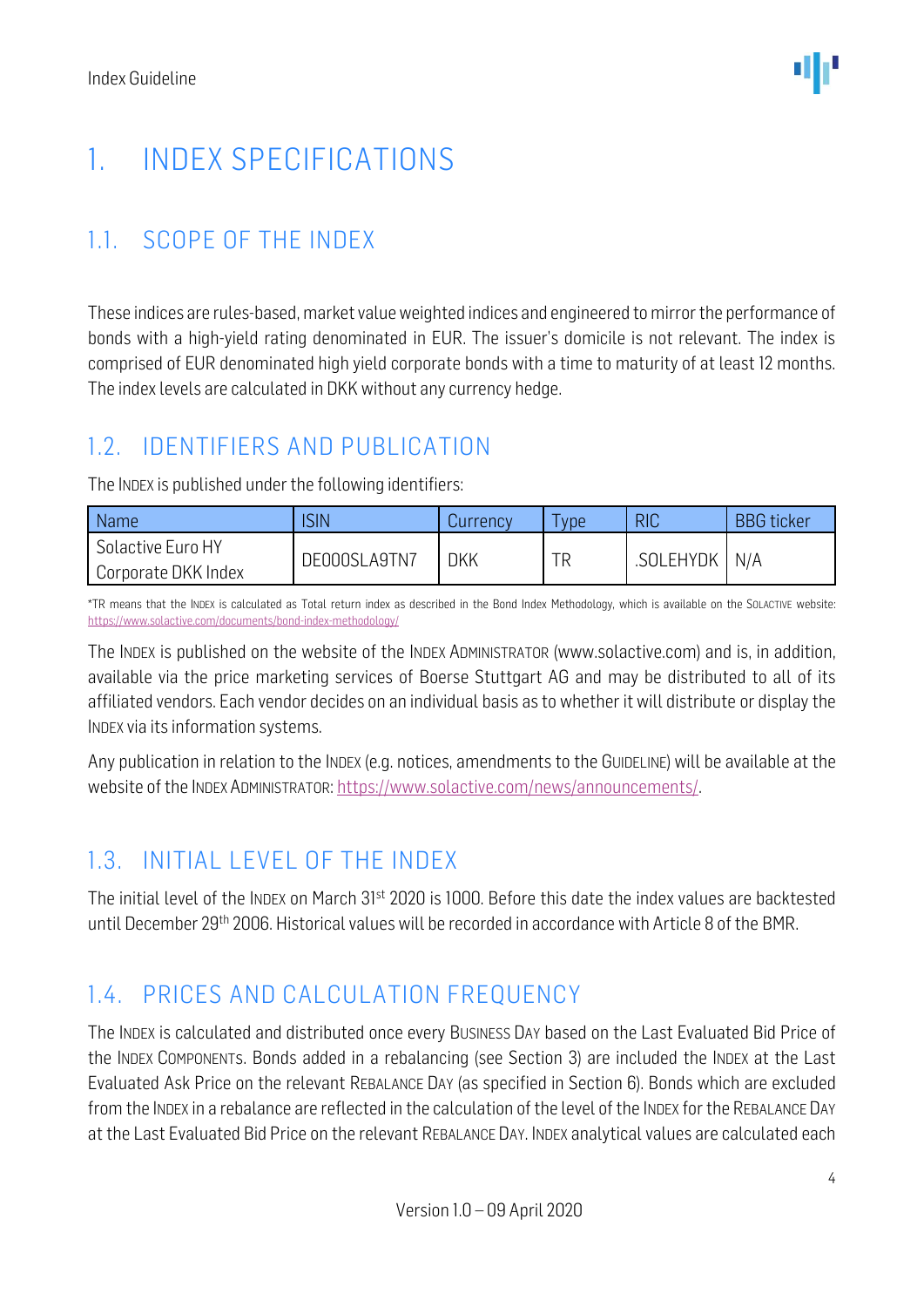BUSINESS DAY using the Last Evaluated Bid Price based on FIXING TIME. Prices of INDEX COMPONENTS not listed in the INDEX CURRENCY are converted using the 4 PM London Time WM Fixing quoted by Reuters.

Should there be no current 4 PM London WM Fixing available on Reuters the most recent 4 PM London WM Fixing on Reuters for the preceding Business Day is used in the calculation.

#### <span id="page-4-0"></span>1.5. LICENSING

Licenses to use the INDEX as the underlying value for financial instruments, investment funds and financial contracts may be issued to stock exchanges, banks, financial services providers and investment houses by Solactive AG.

#### <span id="page-4-1"></span>1.6. CONFLICTS OF INTEREST

There are no conflicts of interest identified for this index.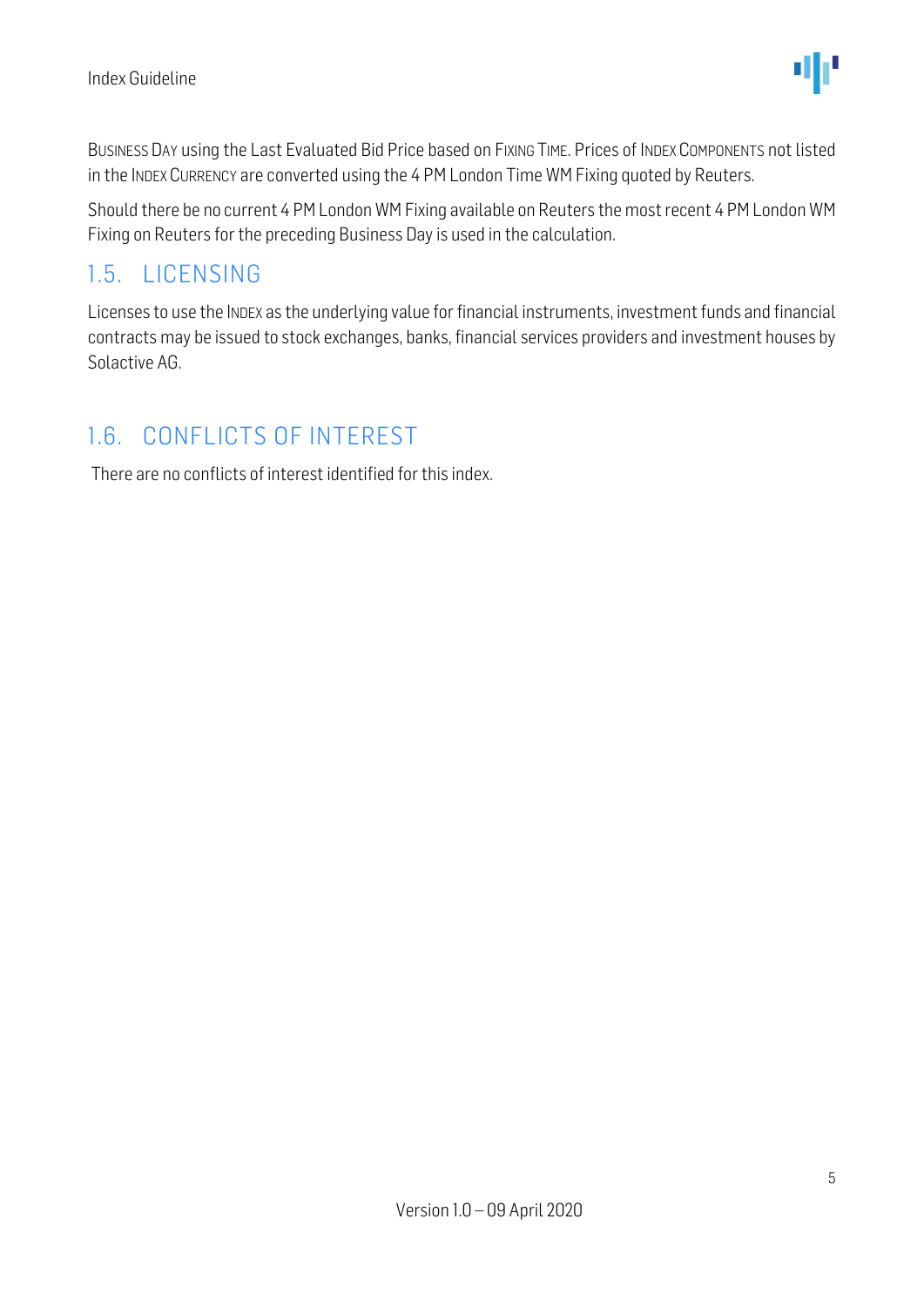### <span id="page-5-0"></span>2. INDEX SELECTION

On each SELECTION DAY, all bonds which meet the INDEX COMPONENT REQUIREMENTS are eligible for inclusion in the INDEX and will be added as INDEX COMPONENT on the REBALANCE DAY. Additionally, on each SELECTION DAY, it will be evaluated whether all current INDEX COMPONENTS still meet the INDEX COMPONENT REQUIREMENTS. Each INDEX COMPONENT that does not meet the INDEX COMPONENT REQUIREMENTSwill be removed from the INDEX on the next REBALANCE DAY.

### <span id="page-5-1"></span>2.1.SELECTION OF THE INDEX COMPONENTS

The initial composition of each INDEX, as well as any selection for a rebalance (as specified in Section 3) is determined using the following rules:

- The Index must have the same composition as the Solactive Euro HY Corporate Index (ISIN: DE000SLA2W47).
- A price from the PRICING PROVIDER must be available for each INDEX COMPONENT on each SELECTION DAY

(the "INDEX COMPONENT REQUIREMENTS")]

The determination of the INDEX COMPONENTS is fully rule-based and the INDEX ADMINISTRATOR has no discretion.

#### <span id="page-5-2"></span>2.2. WEIGHTING OF THE INDEX COMPONENTS

On each REBALANCE DAY each INDEX COMPONENT is weighted using the market value based on the LAST EVALUATED BID PRICE and accrued interest as on the SELECTION DAY in order to achieve the aim of the INDEX. The weighting of the INDEX COMPONENTS will be as follows:

The INDEX COMPONENTS are weighted according to their respective Market Values in proportion to the aggregated Market Value of all INDEX COMPONENTS in the index.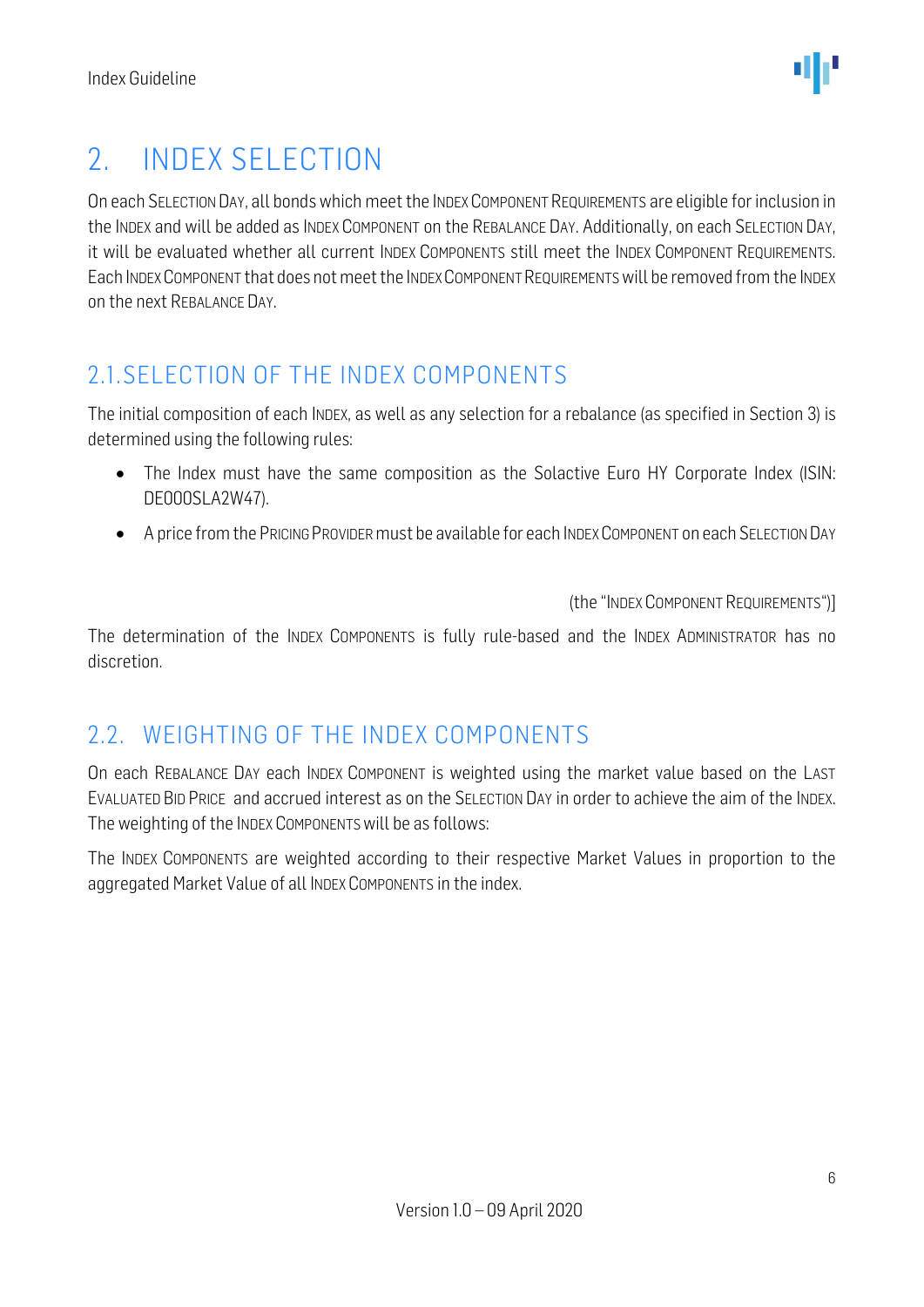### <span id="page-6-0"></span>3. REBALANCE

### <span id="page-6-1"></span>3.1. ORDINARY REBALANCE

In order to reflect the new selection of the INDEX COMPONENTS determined on the SELECTION DAY (in accordance with Section 2.1) the INDEX is adjusted on the REBALANCE DAY after CLOSE OF BUSINESS.

For more information on the rebalance procedure please refer to the Bond Index Methodology, which is incorporated by reference and available on the SOLACTIVE website: [https://www.solactive.com/documents/bond-index-methodology/.](https://www.solactive.com/documents/bond-index-methodology/)

SOLACTIVE will publish any changes made to the INDEX COMPONENTS with sufficient notice before the REBALANCE DAY on the SOLACTIVE webpage under the section "Announcement", which is available at https://www.solactive.com/news/announcements/

### <span id="page-6-2"></span>3.2. EXTRAORDINARY REBALANCE

The INDEX is not rebalanced extraordinarily.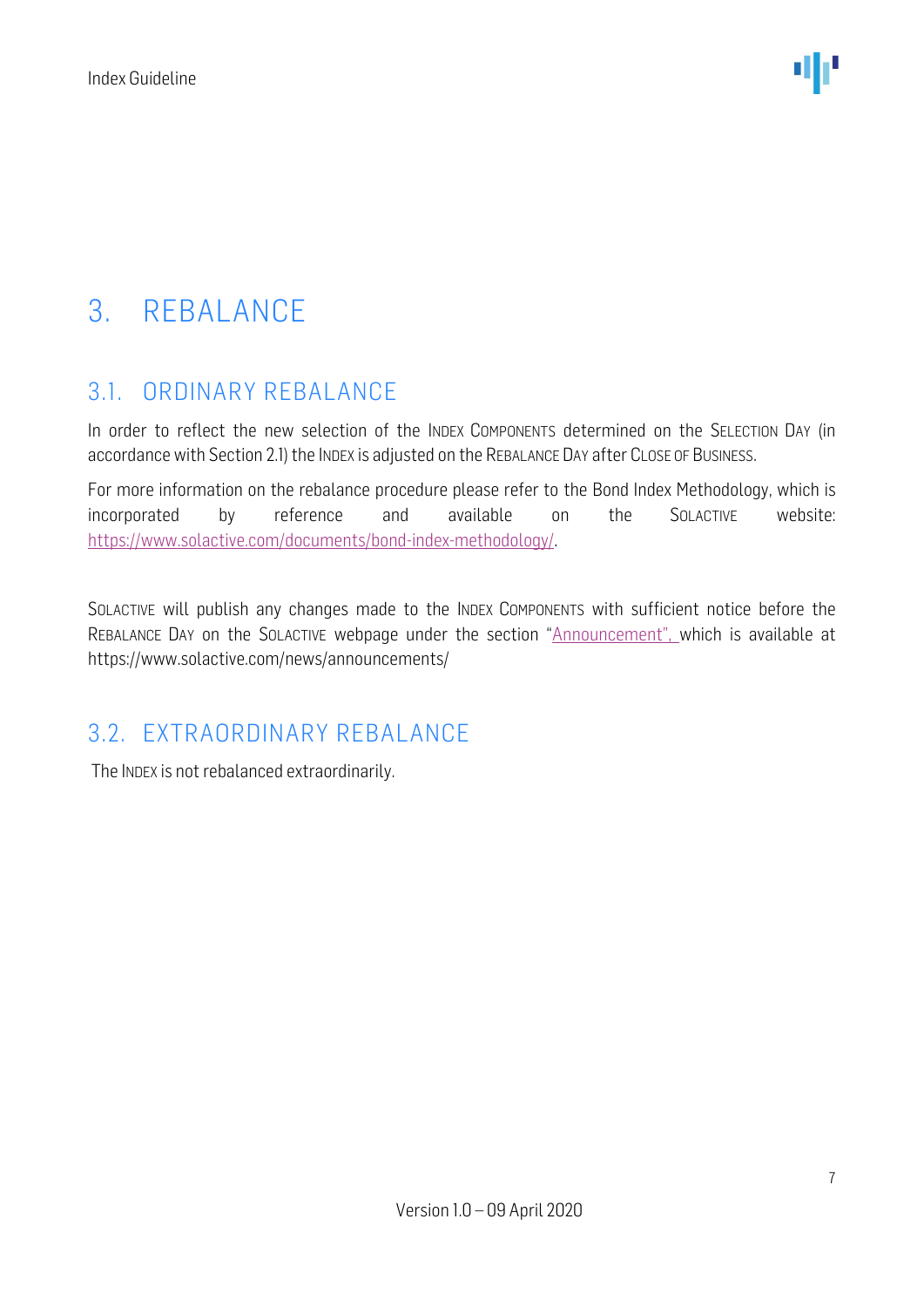### <span id="page-7-0"></span>4. CALCULATION OF THE INDEX

### <span id="page-7-1"></span>4.1. INDEX FORMULA

The INDEX is calculated as a Gross Total Return index.

The calculation is performed according to the Bond Index Methodology, which is available on the SOLACTIVE website: [https://www.solactive.com/documents/bond-index-methodology/.](https://www.solactive.com/documents/bond-index-methodology/)

A gross total return index seeks to replicate the overall return from holding an index portfolio, thus considering both coupon payments and Corporate Action proceeds in addition to the price changes adjusted for any accrued interest. Coupon and other cash payments will be reinvested on the monthly basis.

The periodic reinvestment formula implies a periodic reinvestment in the INDEX of proceeds resulting from corporate actions and coupon payments in respect of the INDEX COMPONENTS on the next regular REBALANCE DAY following such events. For the period until reinvestment the proceeds are held in a cash component. On the REBALANCE DAY the proceeds are reinvested in the INDEX proportionately to the weights of the INDEX COMPONENTS. The periodic reinvestment formula tracks the performance of the INDEX COMPONENTS relative to their market value on the immediately preceding REBALANCE DAY. The market value for an individual INDEX COMPONENT on a REBALANCE DAY is based on the price for the respective bond and its face value on the SELECTION DAY associated with the REBALANCE DAY.

A more detailed description of the mechanics of the periodic reinvestment formula can be found in the Bond index Methodology under Section 1.2.2, which is available on the SOLACTIVE website: [https://www.solactive.com/documents/bond-index-methodology/.](https://www.solactive.com/documents/bond-index-methodology/)

### <span id="page-7-2"></span>4.2. ACCURACY

The level of the INDEX will be rounded to 2 decimal places.

### <span id="page-7-3"></span>4.3. ADJUSTMENTS

Under certain circumstances, an adjustment of the INDEX may be necessary between two regular REBALANCE DAYS. Basically, such adjustment is need to be made if a corporate action (as specified in Section 4.4 below) in relation to an INDEX COMPONENT occurs. Such adjustment may need to be done in relation to an INDEX COMPONENT and/or may also affect the number of INDEX COMPONENTS and/or the weighting of certain INDEX COMPONENTS and will be made in compliance with the Bond Index Methodology, which is available which is available on the SOLACTIVE website: [https://www.solactive.com/documents/bond-index-methodology/.](https://www.solactive.com/documents/bond-index-methodology/)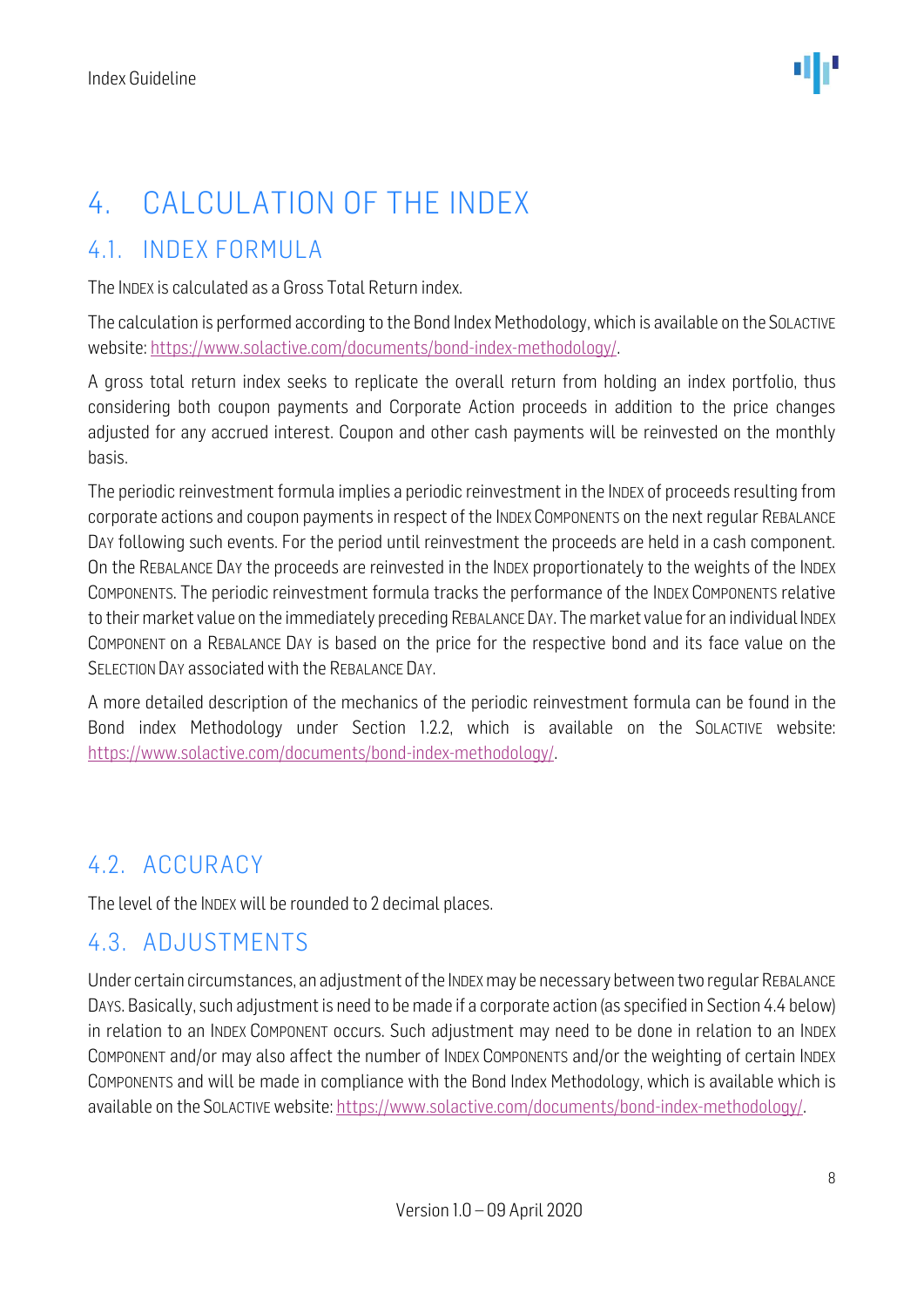### <span id="page-8-0"></span>4.4. CORPORATE ACTIONS

As part of the INDEX maintenance SOLACTIVE will consider various events – also referred to as corporate actions –which result in an adjustment to the INDEX between two regular REBALANCE DAYS. Such events have a material impact on the price, weighting or overall integrity of INDEX COMPONENTS. Therefore, they need to be accounted for in the calculation of the INDEX. Corporate actions will be implemented from the cum-day to the ex-day of the corporate action, so that the adjustment to the INDEX coincides with the occurrence of the price effect of the respective corporate action.

Adjustments to the INDEX to account for corporate actions will be made in compliance with the Bond Index Methodology, which is available which is available on the SOLACTIVE website: [https://www.solactive.com/documents/bond-index-methodology/.](https://www.solactive.com/documents/bond-index-methodology/) This document contains for each corporate action a brief definition and specifies the relevant adjustment to the INDEX variables.

While SOLACTIVE aims at creating and maintaining its methodology for treatment of corporate actions as generic and transparent as possible and in line with regulatory requirements, it retains the right in accordance with the Bond Index Methodology to deviate from these standard procedures in case of any unusual or complex corporate action or if such a deviation is made to preserve the comparability and representativeness of the INDEX over time.

Solactive considers following, but not conclusive, list of corporate actions as relevant for INDEX maintenance:

- $\geq$  Early Redemption (an event that leads to a redemption of a bond before the regular maturity date)
- $\geq$  Flat Trading (e.g. a bond Issuer fails to meet its coupon payment obligation)
- $\geq$  Bond Default (e.g. when the Issuer fails to meet its coupon payment obligation or repay the principal at maturity)
- $>$  Tender Offers (a holder of a bond is invited to tender the bond for a specific price at a specific time before the regular maturity date)
- $\geq$  Exchange Offers (type of a tender offer where the Issuer offers its bondholders to exchange their existing bonds for an asset other than cash)
- $\geq$  Distressed Debt Exchange (form of debt exchange when bondholders agree to reduce the principal amount of debt securities in order to obtain higher payment priority in the form of secured debt)
- $\geq$  Bond Funge (bond issue that is attached to an existing one (parent bond). On a defined date the parent bond absorbs the funged bond)
- $>$  Payment-in-Kind Bonds (a situation where a bond pay interest in additional bonds rather than in cash)
- $>$  Debt Issuance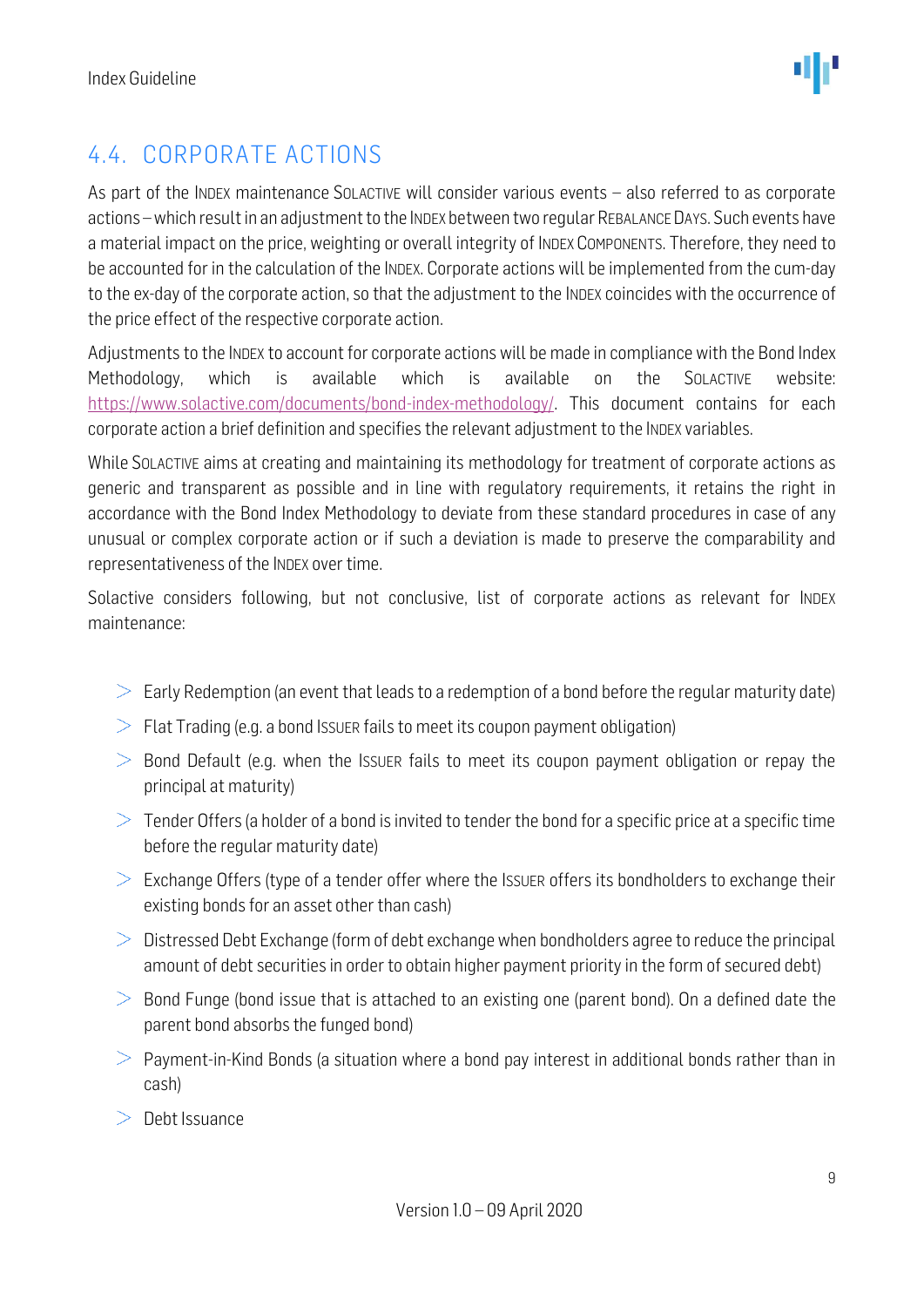### <span id="page-9-0"></span>4.5. RECALCUI ATION

SOLACTIVE makes the greatest possible efforts to accurately calculate and maintain its indices. However, errors in the determination process may occur from time to time for variety reasons (internal or external) and therefore, cannot be completely ruled out. SOLACTIVE endeavors to correct all errors that have been identified within a reasonable period of time. The understanding of "a reasonable period of time" as well as the general measures to be taken are generally depending on the underlying and is specified in the Solactive Correction Policy, which is incorporated by reference and available on the SOLACTIVE website: [https://www.solactive.com/documents/correction-policy/.](https://www.solactive.com/documents/correction-policy/)

### <span id="page-9-1"></span>4.6. MARKET DISRUPTION

Market stress can arise due to a variety of reasons, but generally results in inaccurate or delayed prices for one or more INDEX COMPONENTS. The determination of the INDEXmay be limited or impaired at times of illiquid or fragmented markets and market stress.

### <span id="page-9-2"></span>5. MISCELLANEOUS

### <span id="page-9-3"></span>5.1. DISCRETION

Any discretion which may need to be exercised in relation to the determination of the INDEX (for example the determination of the INDEX COMPONENTS or any other relevant decisions in relation to the INDEX) shall be made in accordance with strict rules regarding the exercise of discretion or expert judgement established by the INDEX ADMINISTRATOR.

### <span id="page-9-4"></span>5.2. METHODOLOGY REVIEW

The methodology of the INDEX is subject to regular review, at least annually. In case a need of a change of the methodology has been identified within such review (e.g. if the underlying market or economic reality has changed since the launch of the INDEX, i.e. if the present methodology is based on obsolete assumptions and factors and no longer reflects the reality as accurately, reliably and appropriately as before), such change will be made in accordance with the Methodology Policy, which is incorporated by reference available on the SOLACTIVE website: [https://www.solactive.com/documents/methodology-policy/.](https://www.solactive.com/documents/methodology-policy/)

Such change in the methodology will be announced on the SOLACTIVE webpage under the Section "Announcement", which is available at https://www.solactive.com/news/announcements/. The date of the last amendment of this INDEX is contained in this GUIDELINE.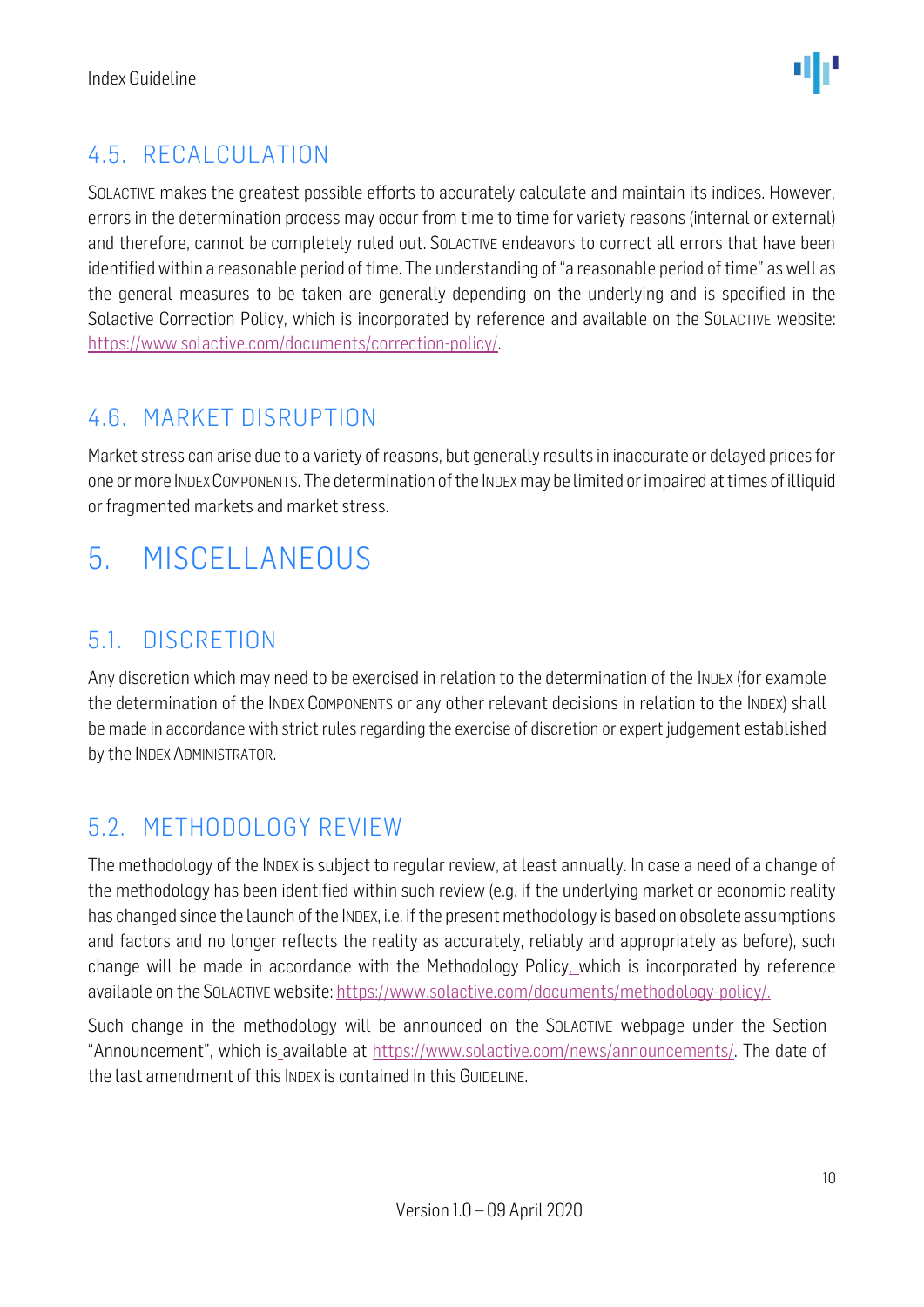

### <span id="page-10-0"></span>5.3. CHANGES IN CALCULATION METHOD

The application by the INDEX ADMINISTRATOR of the method described in this document is final and binding. The INDEXADMINISTRATOR shall apply the method described above for the composition and calculation of the INDEX. However, it cannot be excluded that the market environment, supervisory, legal, financial or tax reasons may require changes to be made to this method. The INDEX ADMINISTRATOR may also make changes to the terms and conditions of the INDEX and the method applied to calculate the INDEX that it deems to be necessary and desirable in order to prevent obvious or demonstrable error or to remedy, correct or supplement incorrect terms and conditions. The INDEX ADMINISTRATOR is not obliged to provide information on any such modifications or changes. Despite the modifications and changes, the INDEX ADMINISTRATOR will take the appropriate steps to ensure a calculation method is applied that is consistent with the method described above.

### <span id="page-10-1"></span>5.4. TERMINATION

SOLACTIVE makes the greatest possible efforts to ensure the resilience and continued integrity of its indices over time. Where necessary, SOLACTIVE follows a clearly defined and transparent procedure to adapt index methodologies to changing underlying markets (see Section 5.2 "Methodology Review") in order to maintain continued reliability and comparability of the indices. Nevertheless, if no other options are available the orderly cessation of the INDEX may be indicated. This is usually the case when the underlying market or economic reality, which the INDEX is set to measure or to reflect, changes substantially and in a way not foreseeable at the time of inception of the INDEX, the INDEX rules, and particularly the selection criteria, can no longer be applied coherently or the INDEX is no longer used as the underlying value for financial instruments, investment funds and financial contracts.

SOLACTIVE has established and maintains clear guidelines on how to identify situations in which the cessation of the INDEX is unavoidable, how stakeholders are to be informed and consulted and the procedures to be followed for a termination or the transition to an alternative index. Details are specified in the Solactive Termination Policy, which is incorporated by reference and available on the SOLACTIVE website: [https://www.solactive.com/documents/termination-policy/.](https://www.solactive.com/documents/termination-policy/)

### <span id="page-10-2"></span>5.5. OVERSIGHT

An oversight committee composed of staff from SOLACTIVE and its subsidiaries (the "OVERSIGHT COMMITTEE") is responsible for decisions regarding any amendments to the rules of the INDEX. Any such amendment, which may result in an amendment of the GUIDELINE, must be submitted to the OVERSIGHT COMMITTEE for prior approval and will be made in compliance with th[e Methodology](http://methodology/) Policy, which is available on the SOLACTIVE website: [https://www.solactive.com/documents/methodology-policy/.](https://www.solactive.com/documents/methodology-policy/)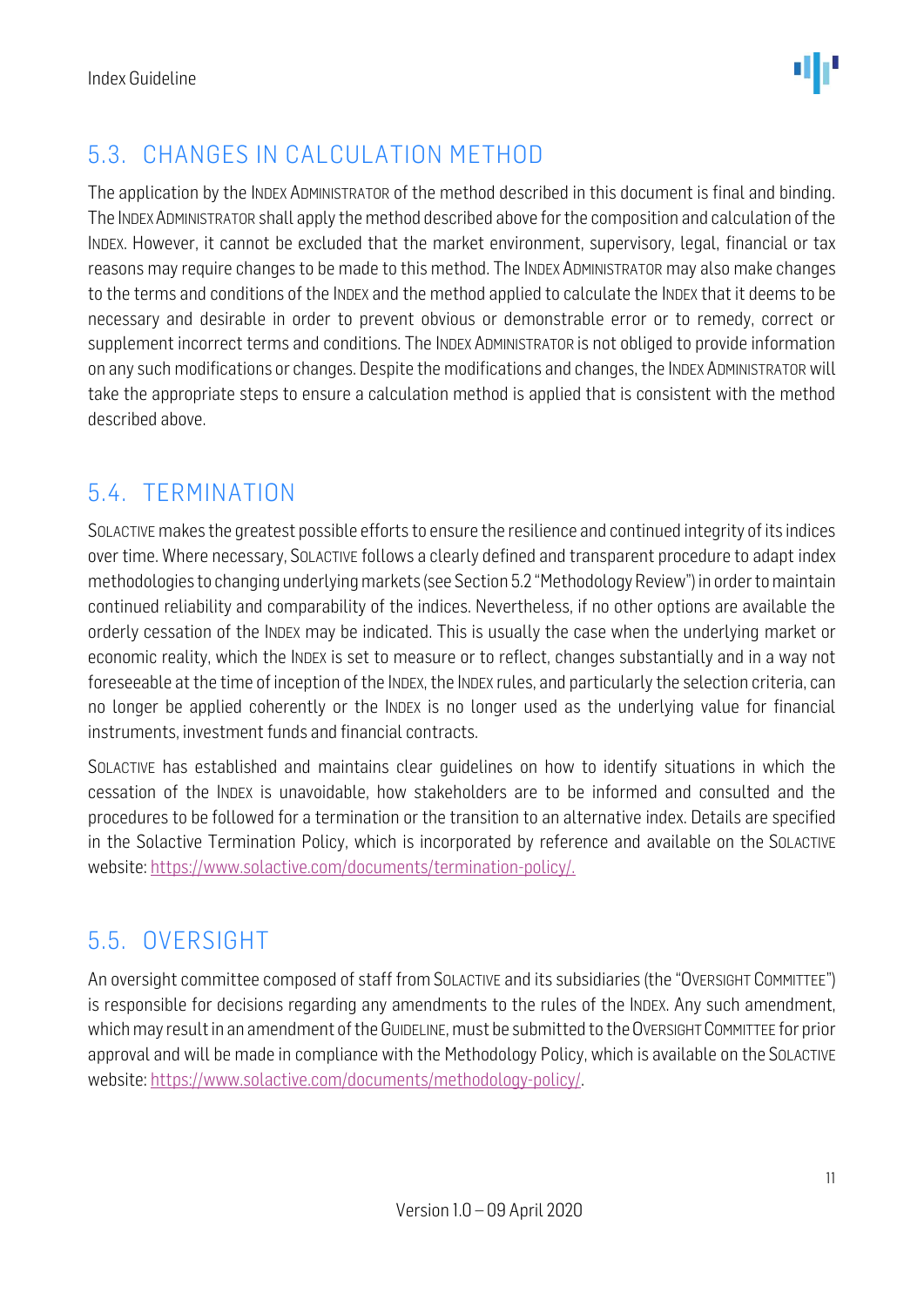### <span id="page-11-0"></span>6. DEFINITIONS

"BENCHMARK REGULATION" shall have the meaning as defined in Section "Introduction".

"BMR" shall have the meaning as defined in Section "Introduction".

"BUSINESS DAY" is with respect to the INDEX each day Monday to Friday except common European banking holidays. Common European banking holidays are Good Friday, Easter Monday, Christmas Day, Boxing Day and New Year's Day

"CLOSE OF BUSINESS" is a time stamp when an INDEX is calculated.

"EFFECTIVE TIME TO MATURITY" is the minimum of the next call or put date and the final maturity date.

"FIXING TIME" is the time when the prices for the INDEX COMPONENTS are fixed for index calculation. This is specified in the Bond Index Methodology, which is available on the SOLACTIVE website: [https://www.solactive.com/documents/bond-index-methodology/.](https://www.solactive.com/documents/bond-index-methodology/) This is 3pm Eastern Time.

"GUIDELINE" shall have the meaning as defined in Section "Introduction".

"INDEX" shall have the meaning as defined in Section "Introduction".

"INDEX ADMINISTRATOR" shall have the meaning as defined in Section "Introduction".

"INDEX CALCULATOR" is SOLACTIVE or any other appropriately appointed successor in this function.

"INDEX COMPONENT" is each bond reflected in the INDEX.

"INDEX COMPONENT REQUIREMENTS" shall have the meaning as defined in Section 2.1.

"INDEX CURRENCY" is the currency specified in the column "Currency" in the table in Section 1.2.

"ISSUER" is the issuing entity of the respective bond.

"LAST EVALUATED ASK PRICE" the last available evaluated ask price by the designated PRICING PROVIDER.

"LAST EVALUATED BID PRICE" the last available evaluated bid price by the designated PRICING PROVIDER.

"LAST EVALUATED MID PRICE" is the average between LAST EVALUATED ASK PRICE and LAST EVALUATED BID PRICE.

"OVERSIGHT COMMITTEE" shall have the meaning as defined in Section 5.5.

"PRICING PROVIDER" is Interactive Data Corporation part of the ICE group.

"REBALANCE DAY" is the last BUSINESS DAY of the month.

"SELECTION DAY" is 3 BUSINESS DAYs before the scheduled REBALANCE DAY.

"SOLACTIVE" shall have the meaning as defined in Section "Introduction".

"TIME TOMATURITY" is measured from the REBALANCE DAY.